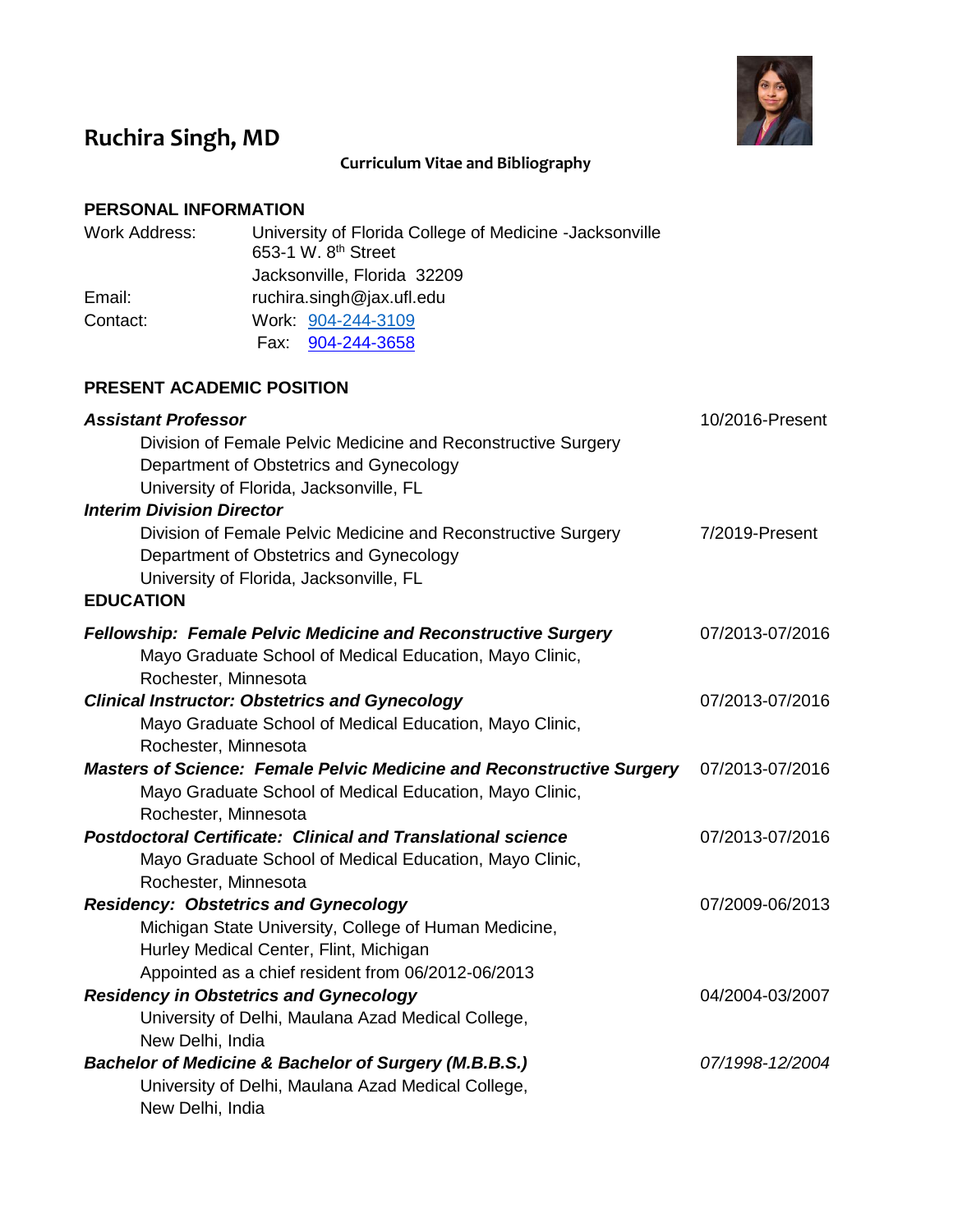## **BOARD CERTIFICATION**

Board eligible

#### **LICENSURE**

| <b>Minnesota</b> | <b>Physician and surgeon</b> License number: 57093 | 07/2013-Present |
|------------------|----------------------------------------------------|-----------------|
| Wisconsin        | <b>Physician and surgeon</b> License number: 62139 | 04/2014-10/2017 |
| Michigan         | <b>Physician and surgeon</b>                       | 07/2009-06/2013 |

#### **HONORS/AWARDS**

**Specialty Award for Best Oral presentation**, the Annual Community Research Forum, Michigan State University, Flint, Michigan, 2012

**Outstanding Resident Educator Award**, Michigan State University, Flint, Michigan, 2012 **Program Director's Annual Resident Achievement Award,** Hurley Medical Center, Michigan State University, Flint, Michigan, 2011

**Best Oral Presentation,** 28th Annual Conference of Association of Obstetrician and Gynecologists of Delhi, New Delhi, India, 2006

**Honors in Anatomy** in preclinical year of medical school, University of Delhi, India, 1999

**Recipient, Certificate of Merit** Top 0.1% amongst 800,000+ candidates in Physics and Chemistry for Outstanding academic performance in All India Senior School Certificate Examination, 1998. (SAT)

**Awarded the prestigious National Talent Search Examination (NTSE) scholarship** by the National Council of Education Research and Training (NCERT), Government of India in 1996, an endowment to India's top-1000 high school students (amongst 300,000+ aspirants).

#### **PROFESSIONAL ORGANIZATION MEMBERSHIPS**

- 1. Member of Systematic Review Group (SRG) of Society of Gynecologic Surgeons, Mar 2016 present
- 2. Item Writing and Exam Construction, FPMRS Self-Assessment Fellows Exam, American Urogynecologic Society, October 2015- present
- 3. Member, Surgical Performance Improvement Committee, UF Health Jacksonville, Feb 2017 present
- 4. Member, Perioperative Operations Committee, UF Health Jacksonville, March 2017 present
- 5. Member, Practice Plan Compensation Committee, UF Health Jacksonville, March 2017 present

American Urogynecologic society (AUGS) – Member American Congress of Obstetricians and Gynecologists (ACOG) American Medical Association (AMA) - Member Minnesota Medical Association (MMA) - Member Mayo Clinic Fellow's Association (MFA) - Member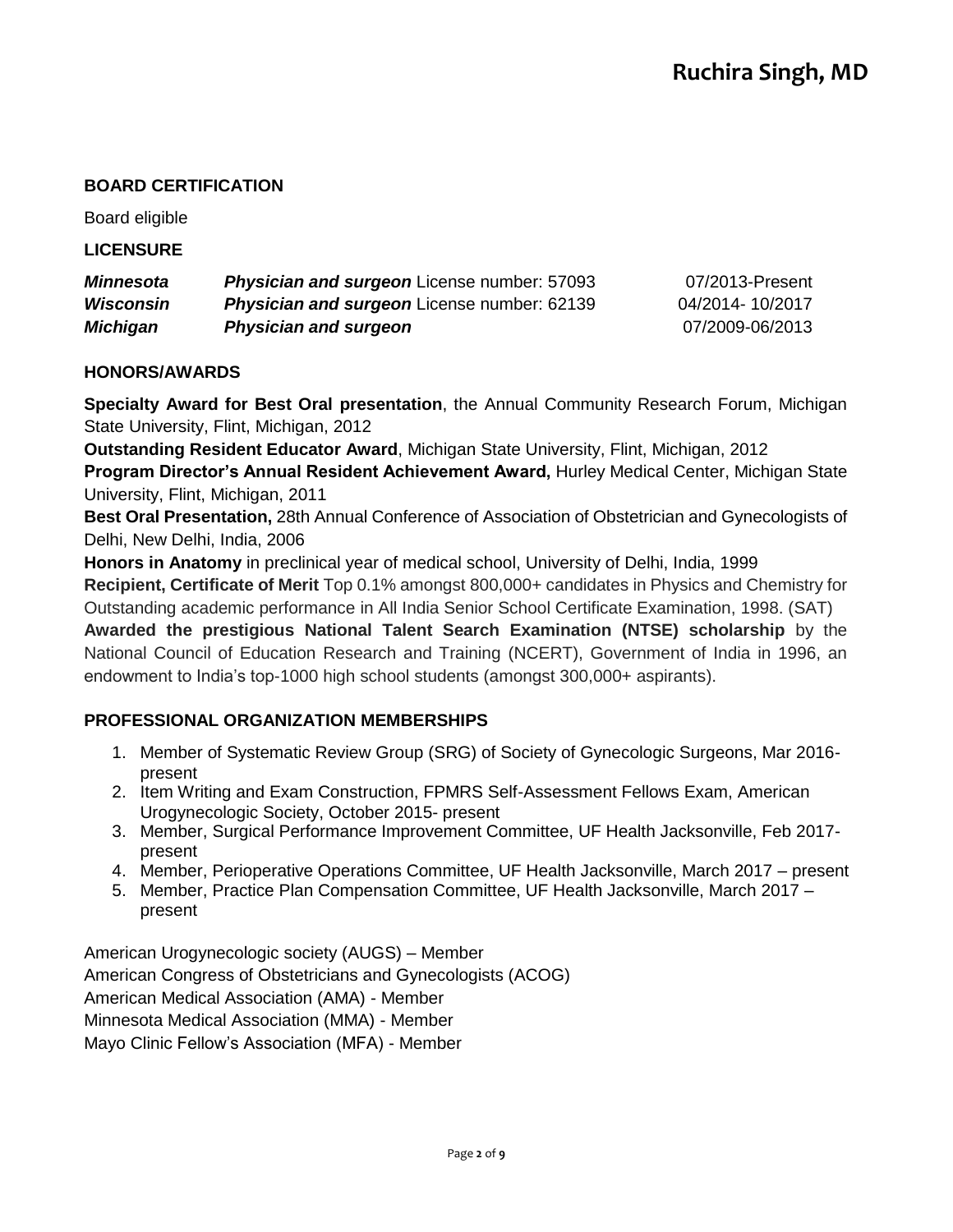## **ACADEMIC /RESEARCH CAREER DEVELOPMENT**

| 1. "Write winning Grant Proposals" annual workshop. Grant Writers'<br>Seminars and Workshops in association with the Mayo Clinic, | 2013                 |
|-----------------------------------------------------------------------------------------------------------------------------------|----------------------|
|                                                                                                                                   |                      |
| 2. "Writing for biomedical publication" annual workshop. Grant Writers'                                                           | 2014                 |
| Seminars and Workshops in association with the Mayo Clinic,                                                                       |                      |
| Rochester, Minnesota.                                                                                                             |                      |
| 3. Mayo quality fellows program:                                                                                                  |                      |
| Bronze Level (Quality Improvement Specialist)<br>$\blacksquare$                                                                   | 2014                 |
| <b>Quality Essentials (4 hours)</b><br>п.                                                                                         |                      |
| <b>Mayo School of Graduate Medical Education</b>                                                                                  | 7/2013-7/2016        |
| <b>CORE Curriculum Courses for Graduate school</b>                                                                                |                      |
| <b>Clinical Research Tract Courses</b>                                                                                            |                      |
|                                                                                                                                   | Rochester, Minnesota |

■ Health Science Research

#### **PEER REVIEWED PUBLICATIONS**

- 1. Antosh DD1, Kim-Fine S, Meriwether KV, Kanter G, Dieter AA, Mamik M, Good M, Singh R, Alas A, Foda M, Balk EM, Rahn DD, Rogers RG. Changes in Sexual Activity and Function Following Pelvic Organ Prolapse Surgery: A Systematic Review. Submitted for publication. Obstetrics and Gyencology. May 2020
- 2. Cara L. Grimes, MD, MAS, Ethan M. Balk, MD, MPH, Alexis A. Dieter, MD,Ruchira Singh, MD, Cecilia K. Wieslander, MD, Peter C. Jeppson, MD, Sarit O. Aschkenazi, MD, MS, Jin Hee Kim, MD MS, Mireille D. Truong, MD, Ankita S. Gupta, MD, MPH, Julia G. Keltz, MD, Deslyn T. G. Hobson, MD, David Sheyn, MD, Jessica E. Morse, MD, MPH, Sara E. Petruska, MD, Gaelen Adam, MLIS, MPH, Kate V. Meriwether, MD. Expedited Literature Review Providing Guidance For Gynecologists Utilizing Telemedicine During COVID-19 Pandemic. Submitted for publication. Am J Obstet Gynecol. April 2020
- 3. L. Blankenship, M. Good, C. Smotherman, S. Gautam, R. Singh. Risk factors predicting the loss of functional independence after colpocleisis for pelvic organ prolapse. Submitted for publication. Am J Obstet Gynecol. April 2020
- 4. Grimes CL, Schimpf MO, Wieslander CK, Sleemi A, Doyle P, Wu YM, Singh R, Balk EM, Rahn DD; Society of Gynecologic Surgeons (SGS) Systematic Review Group (SRG). Surgical interventions for posterior compartment prolapse and obstructed defecation symptoms: a systematic review with clinical practice recommendations. Int Urogynecol J. 2019 Sep;30(9):1433-1454. doi: 10.1007/s00192-019-04001-z. Epub 2019 Jun 29. PMID: 31256222
- 5. Meriwether KV, Balk EM, Antosh DD, Olivera CK, Kim-Fine S, Murphy M, Grimes CL, Sleemi A, Singh R, Dieter AA, Crisp CC, Rahn DD. Uterine-preserving surgeries for the repair of pelvic organ prolapse: a systematic review with meta-analysis and clinical practice guidelines. Int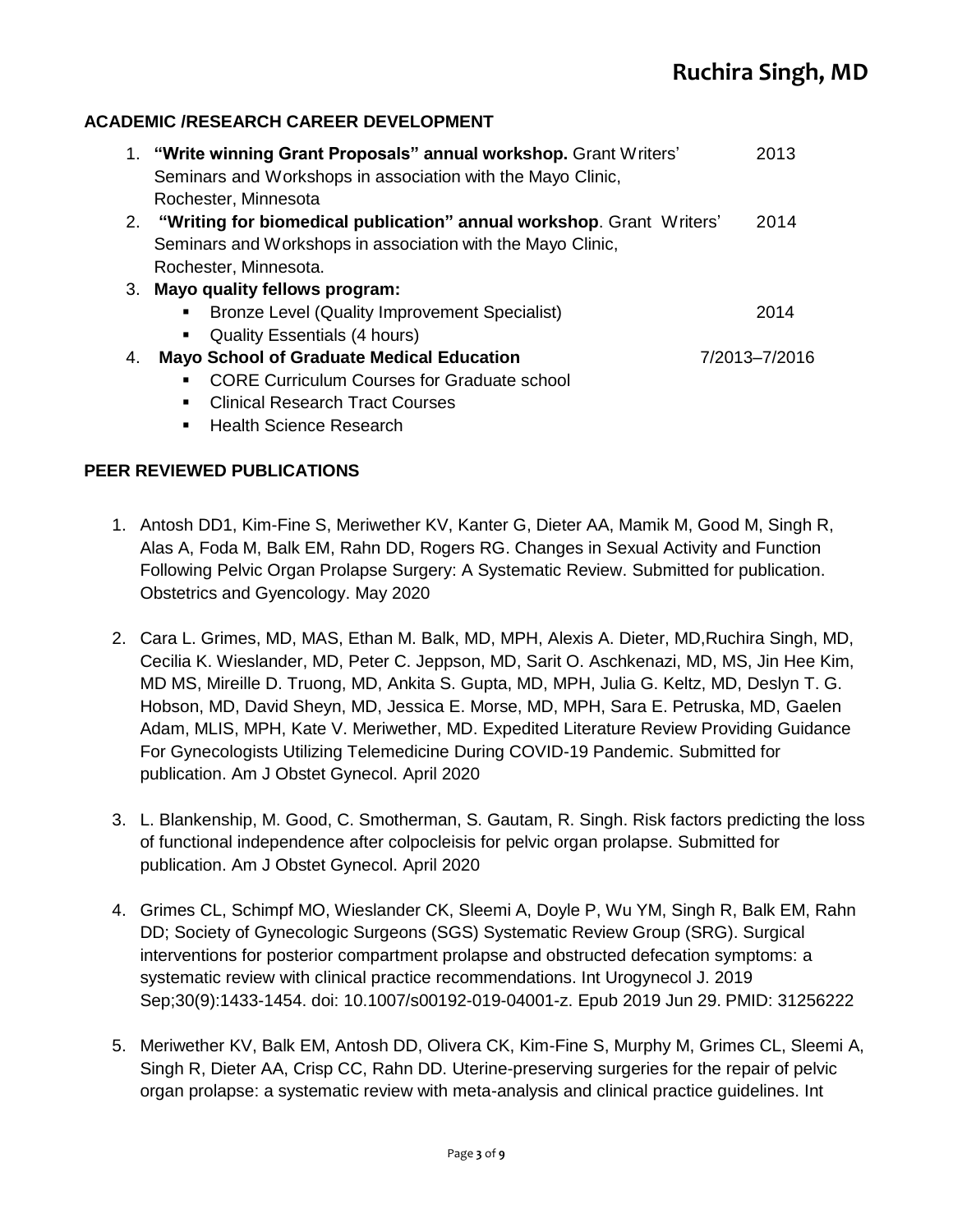Urogynecol J. 2019 Apr;30(4):505-522. doi: 10.1007/s00192-019-03876-2. Epub 2019 Feb 11. Review. PMID: 30741318

- 6. El-Nashar SA, **Singh R**, Schmitt JJ, Leon DC, Arora C, Gebhart JB, Occhino JA. Urinary Tract Infection After Hysterectomy for Benign Gynecologic Conditions or Pelvic Reconstructive Surgery. Obstet Gynecol. 2018 Oct 15. doi: 10.1097/AOG.0000000000002931
- 7. **Singh R**, Hokenstad ED, Wiest SR, Kim-Fine S, Weaver AL, McGree ME, Klingele CJ, Trabuco EC, Gebhart JB. Randomized controlled trial of silver-alloy-impregnated suprapubic catheters versus standard suprapubic catheters in assessing urinary tract infection rates in urogynecology patients. Int Urogynecol J. 2019 May;30(5):779-787. doi: 10.1007/s00192-018-3726-z. Epub 2018 Aug 25.PMID: 30145671
- 8. Meriwether KV, Antosh DD, Olivera CK, Kim-Fine S, Balk EM, Murphy M, Grimes CL, Sleemi A, **Singh R,** Dieter AA, Crisp CC, Rahn DD. Uterine preservation vs hysterectomy in pelvic organ prolapse surgery: a systematic review with meta-analysis and clinical practice guidelines. Am J Obstet Gynecol. 2018 Jan 17. pii: S0002-9378(18)30026-7. doi: 10.1016/j.ajog.2018.01.018.
- 9. **Singh R**, Yurteri-Kaplan LA, Morrow MM, Weaver AL, Mc Gree ME, Zhu X, Paquet VL, Gebhart JB, Hallbeck S. Sitting vs. standing makes a difference in musculoskeletal discomfort and postural load for vaginal surgery. *Int Urogynecol J. 2018 Apr 18. doi: 10.1007/s00192-018- 3619-1.*
- 10. Schmitt JJ, **Singh R**, Weaver AL, Mara KC, Harvey-Springer RR, Fick FR, Occhino JA. Prospective Outcomes of a Pelvic Floor Rehabilitation Program Including Vaginal Electrogalvanic Stimulation for Urinary, Defecatory, and Pelvic Pain Symptoms. Female Pelvic Med Reconstr Surg. 2017 Mar/Apr;23(2):108-113. doi: 10.1097/SPV.0000000000000371.
- 11. **Singh, R**, Carranza Leon DA, Morrow MM, Vos-draper T, McGree M, Weaver AL, Woolley , Hallabeck S, Gebhart JB. Effect of Different Chairs on Work-related Musculoskeletal Discomfort during Vaginal Surgery. Am J Obstet Gynecol. 2016 Nov;215(5):648.e1-648.e9. doi: 10.1016/j.ajog.2016.06.016. Epub 2016 Jun 16.
- 12. **Singh R**, Schmitt JJ, Knoedler JJ, Occhino JA. Management of a Vesicovaginal fistula using Holmium laser ablation. International Urogynecology Journal. June 2016, Volume 27, Issue 6, pp 969-971.
- 13. Liberman D, **Singh R**, Siegel SW. Neuromodulation for Pelvic Pain and Sexual Dysfunction. Current Bladder Dysfunction Reports. June 2016, 11(2): 187-193.
- 14. El-Nashar SA, **Singh R**, Bacon MM, Kim-Fine S, Occhino JA, Gebhart JB, Klingele CJ. Female Urethral Diverticulum: Presentation, Diagnosis and Predictors of Outcomes after Surgery. Accepted for publication in Female Pelvic Medicine Reconstructive Surgery. Sep 2015.
- 15. **Singh R**, El-Nashar SA, Trabuco EC, Klingele CJ, Gebhart JB, Occhino JA. Comparison of short term outcomes of Sacral Nerve Stimulation and intra-detrusor injection of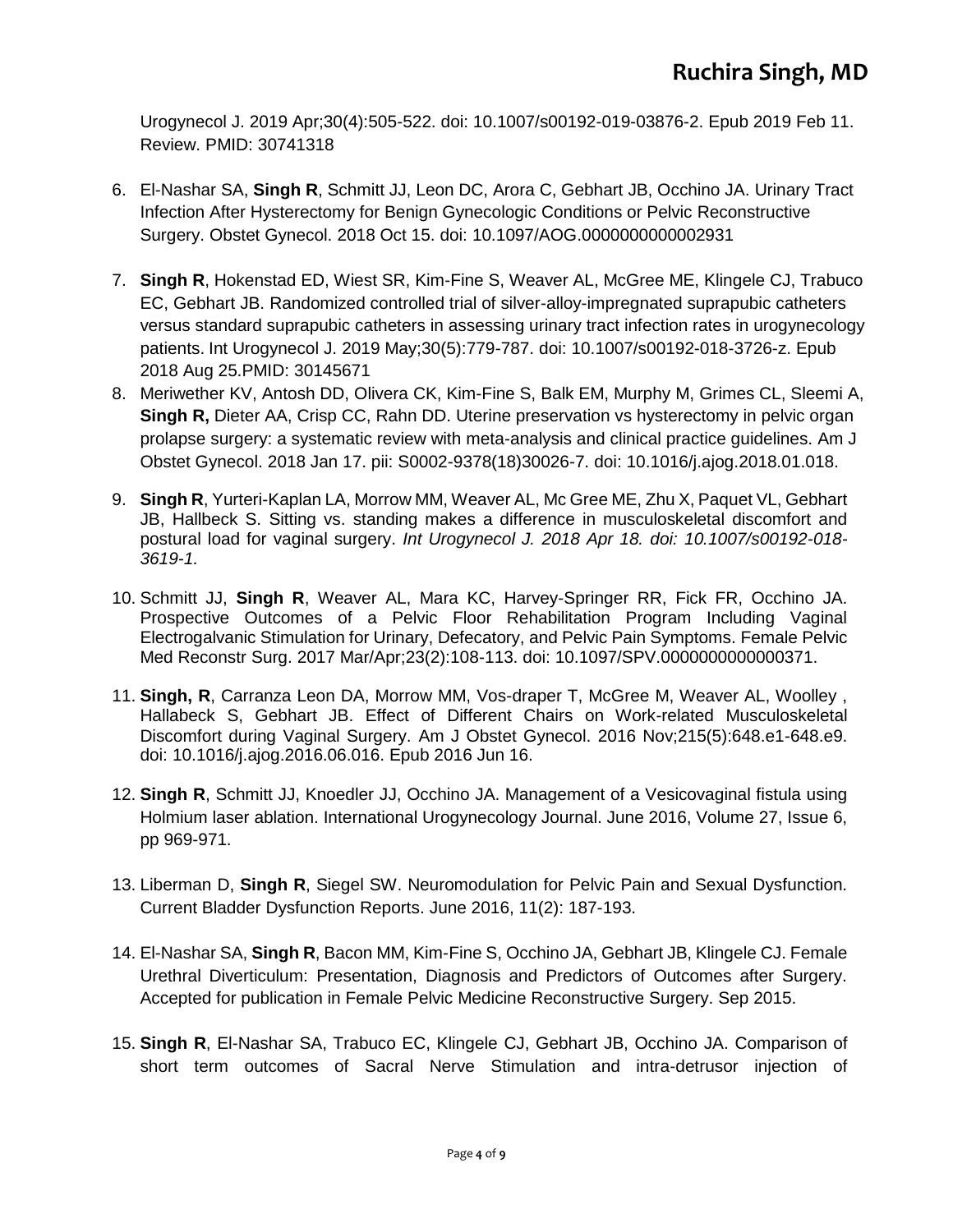OnabotulinumtoxinA (Botox) in women with refractory overactive bladder. Female Pelvic Medicine Reconstructive Surgery. 2015 Nov-Dec; 21(6):369-73.

- 16. **Singh R**. Urogynecology Digest. International Urogynecology Journal. 2014 Oct. Vol 25, Issue 10, 1433-1434
- 17. Occhino J, Myer E, **Singh R**, Gebhart J. 2013. Surgical and non-surgical education practices in female pelvic medicine and reconstructive surgery fellowships within the United States. Open Journal of Obstetrics and Gynecology. 3, 20-27. doi: [10.4236/ojog.2013.34A004.](http://dx.doi.org/10.4236/ojog.2013.34A004)
- 18. Dandolu V, **Singh R**, Lidicker J, Harmanli O. BMI and Uterine size: Is There Any Relationship? International J Gynecol Pathol. 2010 Nov; 29(6): 568-71.
- 19. Kashyap B, **Singh R**, Bhalla P, Arora R, Aggarwal A. Reliability of Self-Collected versus Provider-Collected Vaginal Swabs for the Diagnosis of Bacterial Vaginosis. International Journal of STD & AIDS. 2008 Aug; 19(8): 510-13.

#### **ORAL PRESENTATIONS**

- 1. The double hump: Clinical significane in sacrocolpopexy. Accepted for oral poster presentation at the 45th Annual Scientific Meeting of the Society of Gynecologic Surgeons. M Good DO, D Rao MD, C Evans MD, R Singh MD. Tuscan, AZ, March 21-Apr 2, 2019.
- 2. Predictors of Urinary Tract Infection after Hysterectomy for Benign Gynecologic Disease and Pelvic Reconstructive Surgery Scientific Salon presentation at 39th Annual scientific meeting of AUGS. Sherif El-Nashar, MD, PhD, Ruchira Singh, MD, Jennifer Janine Schmitt, DO, Daniel A Carranza Leon, MD, John B. Gebhart, MD, MS, and John A Occhino, MD, MS. Chicago, IL. Oct 9-13, 2018.
- 3. Casey Evans, M.D., Ruchira Singh, MD, Clifford Y Wai, MD, Kelly Best, MD and Meadow Maze Good, DO. An inexpensive, easy-to-construct model builds confidence in procedural steps and technical skills of the vaginal hysterectomy. Scientific Salon presentation at 39th Annual scientific meeting of AUGS. Chicago, IL. Oct 9-13, 2018,
- 4. Randomized Controlled Trial of Silver-Alloy Impregnated Suprapubic Catheters Versus Standard Suprapubic Catheters in Assessing Urinary Tract Infection Rates in Urogynecology Patients. Oral Poster presentation at the 44th Annual Scientific Meeting of the Society of Gynecologic Surgeons in Orlando FL, March 11-14, 2018
- 5. Urinary Incontinence in women. Speaker at the 19th Annual Primary Care & Cardiovascular Symposium 2018, St Augustine, FL March 3-5, 2018
- 6. "Does sitting or standing make a difference in vaginal surgery?" Singh R, Yurteri-Kaplan LA, Morrow MM, Weaver AL, Mc Gree ME, Zhu X, Paquet VL, Gebhart JB, Hallbeck S. Oral Poster presentation at the 43rd Annual Scientific Meeting of the Society of Gynecologic Surgeons in San Antonio, TX, March 26-29, 2017.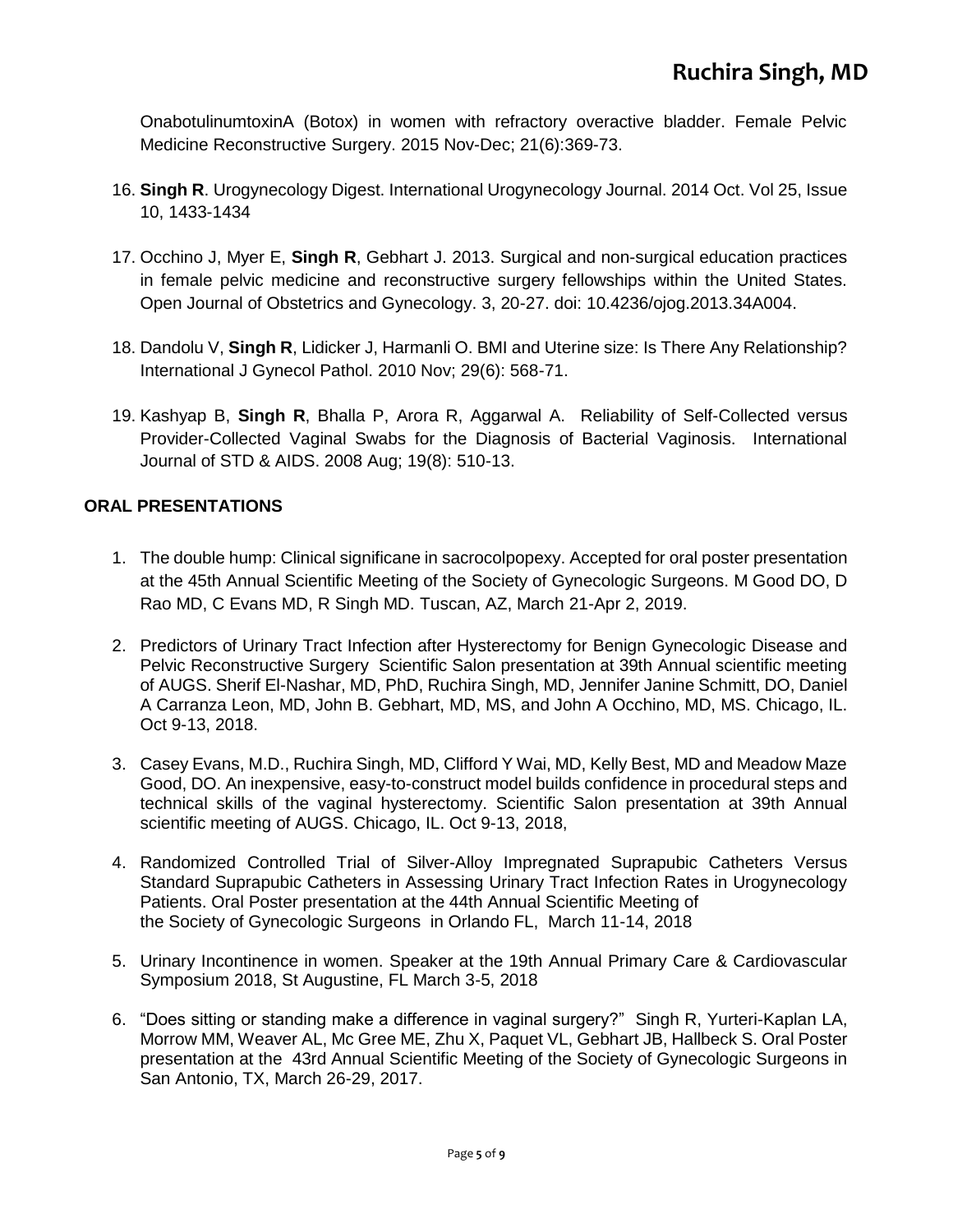- 7. Prospective Outcomes of a pelvic floor rehabilitation program including vaginal electrogalvanic stimulation for urinary, defecatory and pelvic pain symptoms. Schmitt JJ, **Singh R**, Harvey-Springer RR, Fick FF, Occhino JA. Accepted as an oral presentation at 37th Annual scientific meeting of AUGS. Denver, CO, Sept 27-Oct 1, 2016.
- 8. Effect of Different Chairs on Work-related Musculoskeletal Discomfort during Vaginal Surgery. Accepted for full oral presentation at 42nd Annual Scientific meeting of Society of Gynecologic Surgeons. Singh, R, Carranza Leon DA, Morrow MM, Vos-draper T, Hallabeck S. Gebhart JB. Palm Springs, CA, April 10-13, 2016.
- 9. Effect of surgeon chairs on work-related musculoskeletal disorders amongst gynecologic surgeons: A pilot study. Oral presentation at Human Factor and Ergonomics Society 2015 International Symposium on Human Factors and Ergonomics in Health Care: Improving the Outcomes. Singh R, Yu D, Carranza Leon DA, Gebhart JB, Hallbeck S, Baltimore, MD, April 26-29, 2015.
- 10. Journal Club: Outcomes of anti-incontinence procedures after surgery for pelvic organ prolapse. Division of Female Pelvic Medicine and Reconstructive Surgery, Department of Obstetrics and Gynecology, Mayo Clinic. Singh R, Rochester, MN. 2014.
- 11. Journal Club: Ovarian preservation at the time of hysterectomy. Division of Female Pelvic Medicine and Reconstructive Surgery, Department of Obstetrics and Gynecology, Mayo Clinic. Singh R. Rochester, MN. 2014.
- 12. Journal Club: Cost differences among robotic, vaginal and abdominal hysterectomy. Division of Female Pelvic Medicine and Reconstructive Surgery, Department of Obstetrics and Gynecology, Mayo Clinic. Singh R. Rochester, MN. 2014
- 13. Journal Club: Management of stress urinary incontinence. Division of Female Pelvic Medicine and Reconstructive Surgery, Department of Obstetrics and Gynecology, Mayo Clinic, Singh R. Rochester, MN. 2013.
- 14. Outcome of Cervical Cancer in Older Women. Oral Presentation at the Annual Community Research Forum, Michigan State University, Awarded Best Research Study in the Specialty. Flint, MI, May 2011.
- 15. The Number of Scheduled Repeat Cesarean Sections Delivered Prior to the Scheduled Date. Oral Presentation at the Michigan section, American Congress of Obstetrics and Gynecologists (ACOG), Annual Junior Fellow Research Day; Lansing, MI, May 2011.
- 16. The Number of Scheduled Repeat Cesarean Sections Delivered Prior to the Scheduled Date*.* Oral Presentation at the Annual Community Research Forum, Michigan State University. Flint, MI, May 2011.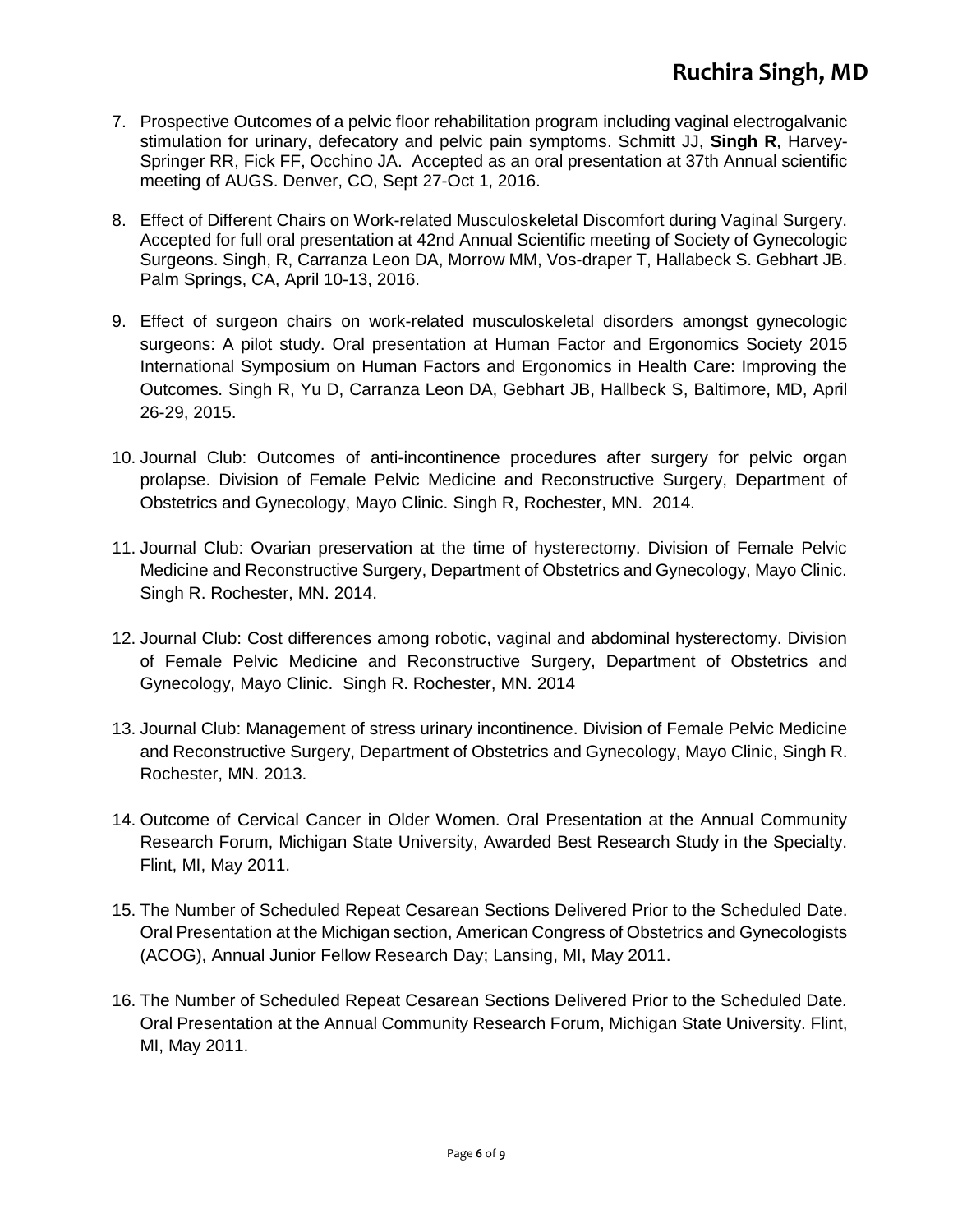- 17. Obstetric Outcome of Infertile Women Following In Vitro Fertilization Embryo Transfer After Hysteroscopic Surgical Correction of Incomplete Uterine Septum*.* Oral Presentation at the Annual Community Research Forum, Michigan State University. Flint, MI, May 2011.
- 18. Management Dilemma of Large Type II Sub Mucous Fibroid Extending up to Serosa*.* Oral Presentation at the Annual Community Research Forum, Michigan State University. Flint, MI, May 2010.
- 19. Clinical and Microbiological Response to Syndromic Management of Vaginal Discharge. 28th Annual Conference of Association of Obstetrician and Gynecologists of Delhi. New Delhi, India 2006.

#### **PUBLISHED ABSTRACTS**

- 1. L. Blankenship, M. Good, C. Smotherman, S. Gautam, **R. Singh**. Risk factors predicting the loss of functional independence after colpocleisis for pelvic organ prolapse. Accepted for poster presentation at the 45th Annual Scientific Meeting of the Society of Gynecologic Surgeons in Tuscan, AZ, March 21-Apr 2, 2019.
- 2. M Good DO, D Rao MD, C Evans MD, **R Singh MD**. The double hump: Clinical significane in sacrocolpopexy. Accepted for oral poster presentation at the 45th Annual Scientific Meeting of the Society of Gynecologic Surgeons in Tuscan, AZ, March 21-Apr 2, 2019.
- 3. Sherif El-Nashar, MD, PhD, **Ruchira Singh, MD,** Jennifer Janine Schmitt, D.O., Daniel A Carranza Leon, MD, John B. Gebhart, MD, MS, and John A Occhino, MD, MS. [Predictors of](https://augs.confex.com/augs/2018/meetingapp.cgi/Paper/1401)  [Urinary Tract Infection after Hysterectomy for Benign Gynecologic Disease and Pelvic](https://augs.confex.com/augs/2018/meetingapp.cgi/Paper/1401)  [Reconstructive Surgery](https://augs.confex.com/augs/2018/meetingapp.cgi/Paper/1401) Scientific Salon presentation at 39<sup>th</sup> Annual scientific meeting of AUGS. Chicago, IL.Oct 9-13, 2018.
- 4. Casey Evans, MD, **Ruchira Singh, MD**, Clifford Y Wai, MD, Kelly Best, M. and Meadow Maze Good, DO. [An inexpensive, easy-to-construct model builds confidence in procedural steps](https://augs.confex.com/augs/2018/meetingapp.cgi/Paper/1543)  [and technical skills of the vaginal hysterectomy. S](https://augs.confex.com/augs/2018/meetingapp.cgi/Paper/1543)cientific Salon presentation at 39<sup>th</sup> Annual scientific meeting of AUGS. Chicago, IL.Oct 9-13, 2018.
- 5. C. Arora , J. Byrnes , A. Javed , **R. Singh** , C. Klingele , J. Gebhart . Long-term psychological and physical impacts of McIndoe reconstruction in Mayer-Rokitansky-Küster-Hauser syndrome. Poster presentation at the 44th Annual Scientific Meeting of the Society of Gynecologic Surgeons in Orlando FL, March 11-14, 2018. American Journal of Obstetrics and Gynecology, February 2018, 218(2), S940–S941. DOI: https://doi.org/10.1016/j.ajog.2017.12.096
- 6. R.J. Knupp, C. Smotherman, S. Gautam, M.M. Good, C. Evans, **R. Singh**. Risks factors predicting postoperative urinary tract infection following reconstructive surgery for pelvic organ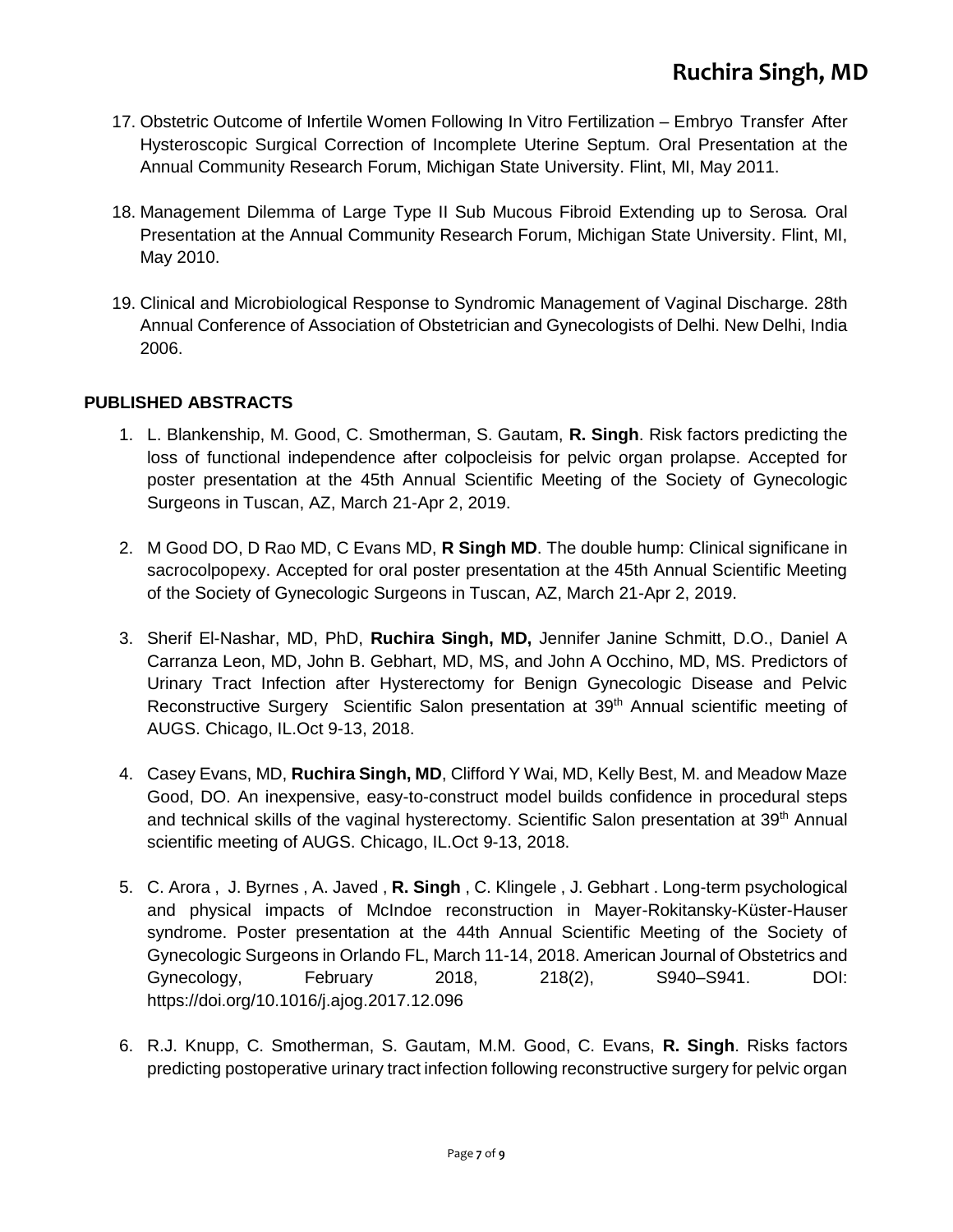prolapse. Poster presentation at the 44th Annual Scientific Meeting of the Society of Gynecologic Surgeons in Orlando FL, March 11-14, 2018.

- 7. **Singh R**, Yurteri-Kaplan LA, Morrow MM, Weaver AL, Mc Gree ME, Zhu X, Paquet VL, Gebhart JB, Hallbeck S. "Does sitting or standing make a difference in vaginal surgery?" Oral Poster presentation at the 43rd Annual Scientific Meeting of the Society of Gynecologic Surgeons in San Antonio, TX, March 26-29, 2017.
- 8. **Singh R,** Morrow MM, Vos-draper T, McGree M, Weaver AL, Woolley , Hallabeck S, Gebhart JB. Factors predicting musculoskeletal discomfort amongst surgeons performing vaginal surgery. Accepted as a poster presentation at 37<sup>th</sup> Annual scientific meeting of AUGS. Denver, CO, Sept 27-Oct 1, 2016.
- 9. **Singh R**, Schmitt JJ, El Nashar SA, Vaughan LE, Weaver AL, Occhino JA. Interventions for reduction of urinary tract infections after benign gynecologic surgery and pelvic reconstructive surgery. Accepted as a poster presentation at  $37<sup>th</sup>$  Annual scientific meeting of AUGS. Denver, CO, Sept 27-Oct 1, 2016.
- 10. Schmitt JJ, Linder B, Gebhart JB, **Singh R**, Occhino JA. Communication Preferences Amongst Clinical Faculty At Large, Tertiary Care Facility. Presented at the ACOG Annual Clinical and Scientific Meeting, at Washington DC, May 14-17, 2016.
- 11. **Singh R,** Blandon R, Mcgree M, Weaver A, Occhino JA, Klingele C, Gebhart J, Trabuco E. Predictors of resolution of urgency urinary incontinence (UUI) after anti-incontinence procedures performed for mixed urinary incontinence. Presented at the SGS 41<sup>ST</sup> Annual Scientific Meeting, at Orlando, FL, March 22-25, 2015.
- 12. **Singh R**, El-Nashar SA, Trabuco EC, Klingele CJ, Gebhart JB, Occhino JA. Motor only versus combined motor and sensory response for sacral nerve stimulator Stage 1 placement: A cohort study. Presented at 2014 AUGS/IUGA Scientific Meeting, at Washington, DC July 22- 26, 2014. Female Pelvic Medicine Reconstructive Surgery. 2014, 20(Supplement 1): S348.
- 13. **Singh R**, El-Nashar SA, Trabuco EC, Klingele CJ, Gebhart JB, Occhino JA. Sacral nerve stimulation following Intravesical Botulinum injection for treatment of Overactive bladder. Is there a difference in outcomes? Presented at 2014 AUGS/IUGA Scientific Meeting, at Washington, DC July 22-26, 2014. Female Pelvic Medicine Reconstructive Surgery. 2014, 20(Supplement 1): S351.
- 14. Hokenstad ED, **Singh R**, El-Nashar SA, Trabuco EC. Urinary Incontinence Outcomes and Health Related Quality of Life After Robot Assisted Sacrocolpopexy: A Follow Up Survey. Presented at the AUGS 34th Annual Scientific meeting at Las Vegas, NV October 16-19,2013. Female Pelvic Medicine & Reconstructive Surgery 2013:19(5, Supplement 1): S170.